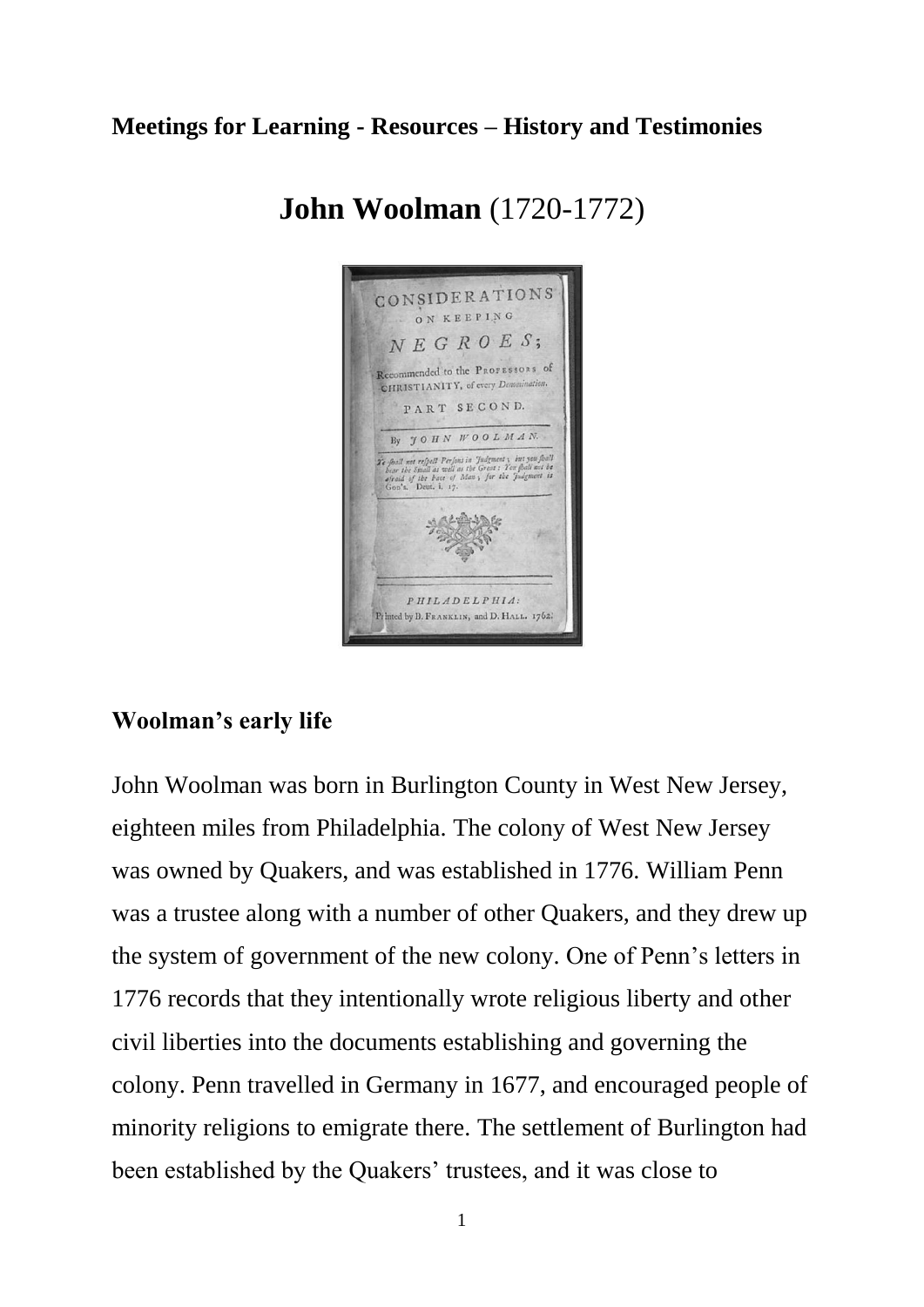Burlington that Woolman's grandfather emigrated around 1678 to escape from persecution in England. The family had cause to cherish their liberty, and Woolman refers to this in his journal: 'If we were to call to mind our beginnings, some of us may find a time wherein our fathers were under afflictions, reproaches, and manifold sufferings'.

Woolman attended school for several years, and he valued reading. His father taught him book-keeping, which facilitated him getting a job as a shop-worker and book-keeper in Mount Holly in 1741. He lived over the shop, and he records sharing the room with Scotch-Irish indentured servants, whom the shop-owner had bought 'from on board a vessel, and brought them to Mount Holly to sell.<sup>'ii</sup> These people had undertaken to pay for their passage to America in this way, and became 'voluntary slaves' for a set period of time (around four years). However, it was those who were forced into permanent slavery, against their will, and often subjected to extreme brutality, who were the major concern of Woolman's life.

#### **Early encounters with slavery**

Early in his employment, Woolman was asked by the shop owner to write a bill of sale for a slave woman. He felt obliged to do as his employer asked, but he told him that it was not fitting with Christianity to do so. Afterwards he regretted that he had not been clearer, and he subsequently refused to write any parts of legal documents involving slaves, unless it was to set them free.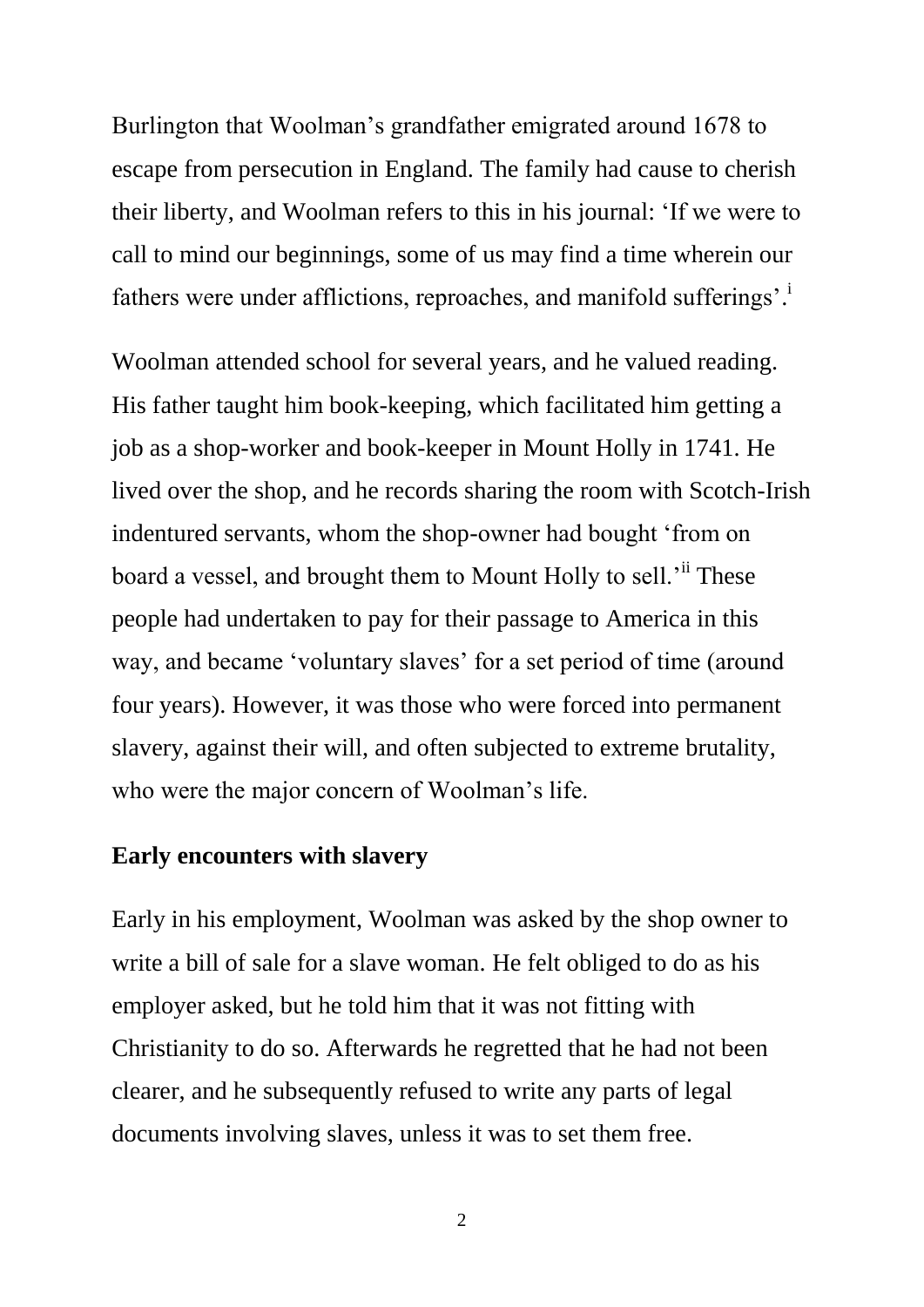Woolman became a recorded Quaker Minister when he was in his early twenties, and he was subsequently asked to accompany Abraham Farrington on a short journey in the Ministry in 1743. In 1746 he began working as a tailor, and the same year he felt a calling to take a journey southwards into Maryland, Virginia and North Carolina, which was slaveholding country. He wrote *Some Considerations on the Keeping of Negroes*' as a result of this journey, but it was not published until 1754. Philadelphia Quaker Yearly Meeting paid for the printing and distribution of Woolmans essay, and sent it to every Quaker Yearly Meeting. His friend, Anthony Benezet, had just became a member of the Publications Committee of Philadelphia Yearly Meeting. Woolman had paved the way with his essay, and Benezet followed with his own extensive almost 30-year pamphleting campaign against slavery. Woolman wrote from his own personal, moral, human and Christian response to the brutality of slavery. He wanted to persuade people one by one to turn away from slavery by appealing to their better nature.

### **Working against slavery**

Woolman worked against slavery in a number of ways, which differed from and complemented the work of his friend, Anthony Benezet. Woolman worked within the Quaker organization, to bring an end to slave-trading and slave-holding by Quakers. He attended as many monthly, quarterly and yearly meetings as he could, and worked to get minutes recorded which eventually would prohibit slave-holding and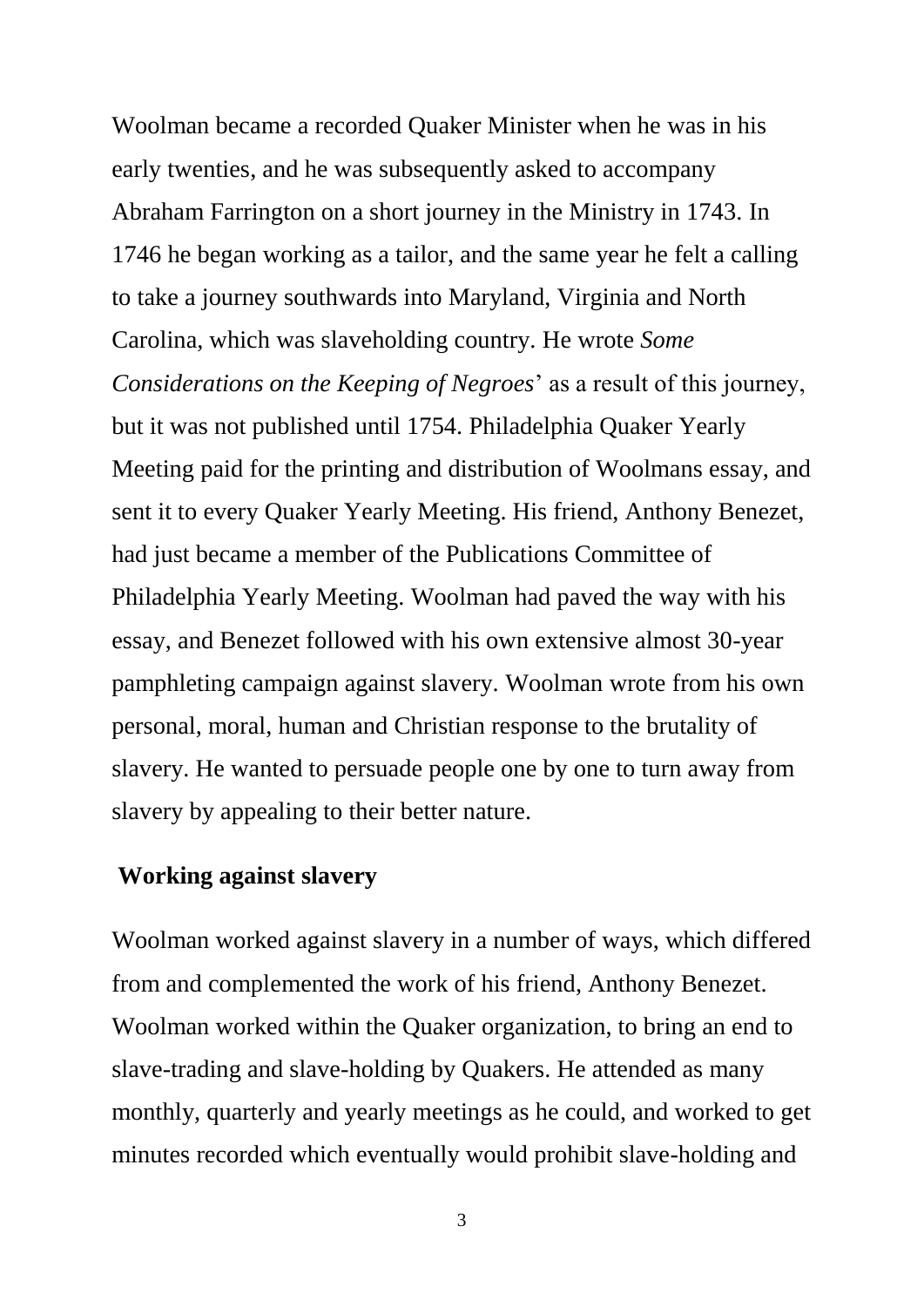slave-trading for all Quakers. On his many journeys he knew when business meetings were being held, and he attended several of these to speak of his concern against slavery. He also visited as many slaveholders as he could, to speak to them personally and privately about the effects of slaveholding on themselves and on their children. He said slavery hardened their hearts, eroded their morals, and was inconsistent with the Christian Religion. It would corrupt the succeeding generations, and would cause calamities to fall on the nation. Woolman wrote: 'The mind being early impressed with vicious notions and practices, and nurtured up in ways of getting treasure, (which are not the ways of Truth) … frequently prevents due attention to the true spirit of wisdom, so that they exceed in wickedness those before them'.<sup>iii</sup> He thought slavery would lead to terrible consequences in the future. In his journal, Woolman recorded a particular dream he had on the 7th day of the 2nd month, 1754. This dream appears like a premonition of the civil war. Woolman's writings about slavery often mention judgement or hint at future retribution for the evils of slavery. He had a great sense of foreboding that there would be a terrible price to pay for slavery and for the cruelty inflicted by slavery. His prophetic dream illustrated his fears for the nation.

In 1749, he married Sarah Ellis, and they had one daughter Mary in 1750. His son William, born in 1754, died in infancy. Woolman lived simply, tended his orchard and did tailoring. He felt that the desire for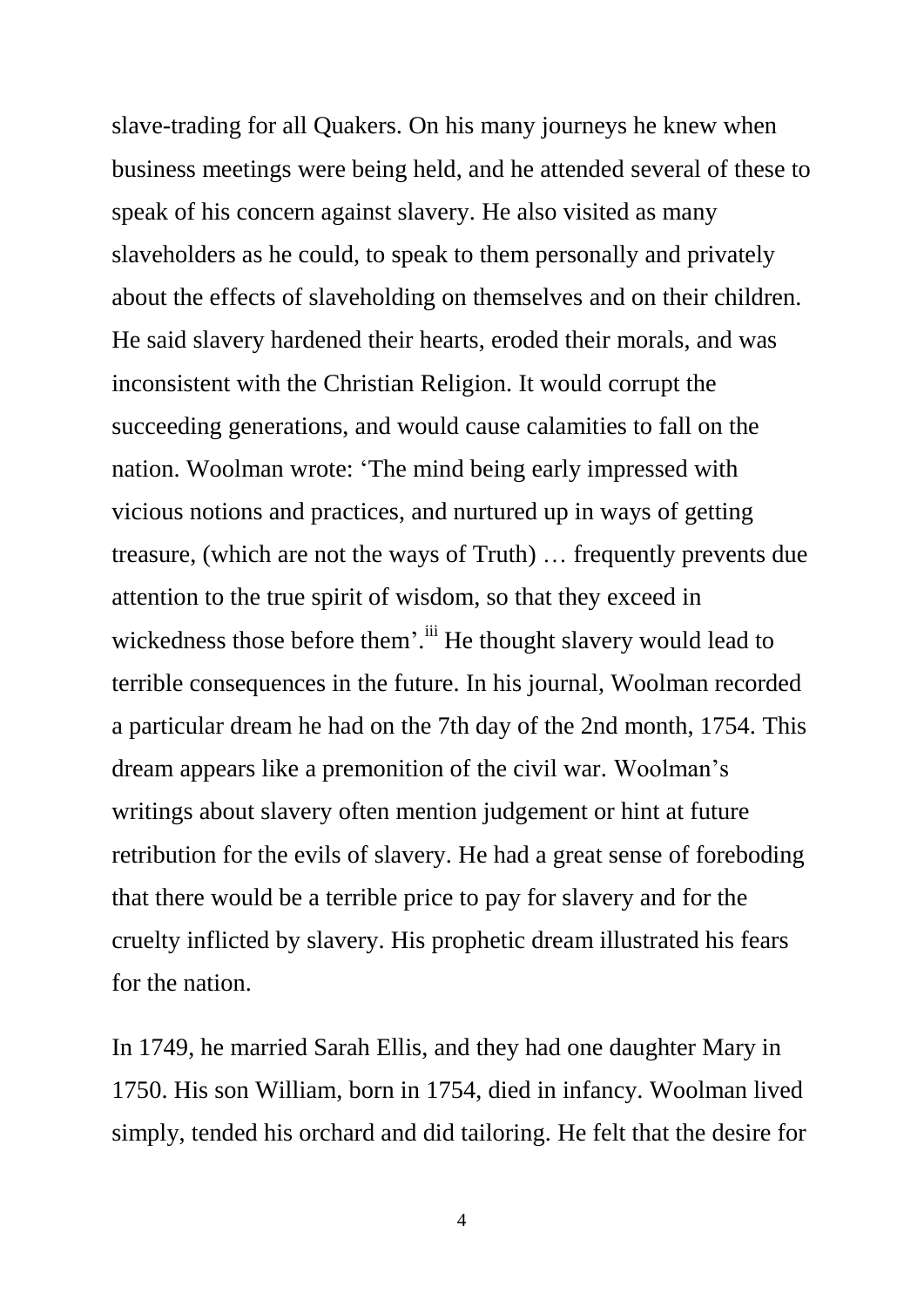financial gain was one of the chief causes of slavery. In 1760, Woolman made a second journey into New England. Quaker ships from Newport were heavily engaged in the slave trade. After this journey, Woolman wrote the second part of *Some considerations on the Keeping of Negroes*, and he published it and paid for the printing himself in 1762.

### **Thoughts about power and prejudice**

Woolman thought men who had self-interest at heart should not have power over others. He wrote: 'so long as men are biased by narrow self-love, so long an absolute power over other men is unfit for them.<sup>'iv</sup> He believed that the human mind is not good enough and wise enough to rule absolutely, and that it was wrong for an adult to be subject to the will of another fallible human being.

Woolman believed that all nations were of one blood and therefore equal. He identified the roots of prejudice as coming from the human tendency to look chiefly at outward things, which leads to some people seeing others as different to and inferior to themselves. 'Placing on men the ignominious title *Slave'*, he wrote, 'dressing them in uncomely garments, keeping them to servile labour in which they are often dirty, tends gradually to fix a notion in the mind that they are a sort of people below us in nature, and leads us to consider them as such in all our conclusions about them.<sup> $v$ </sup>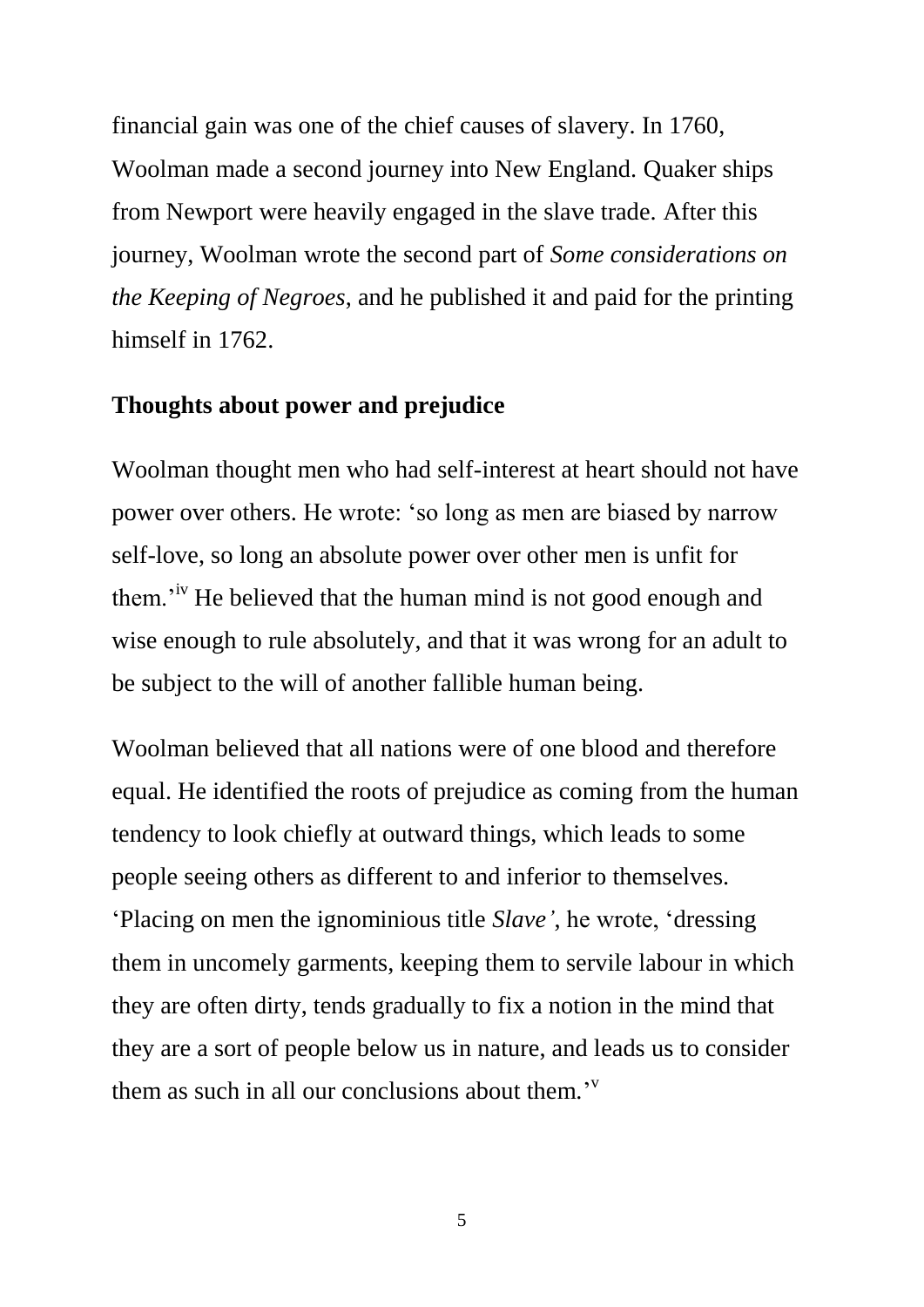#### **Putting ourselves in the slaves' shoes**

In his earlier tract, Woolman suggested putting ourselves in the slaves' shoes, to 'make their case ours. Suppose then that our ancestors had been exposed to constant servitude … that we had been destitute of the help of reading and good company…that while others in ease have plentifully heaped up the fruits of our labour, we had barely received enough to relieve nature, and being wholly at the command of others, had generally been treated as a contemptible, ignorant part of mankind'.<sup>vi</sup> How would we feel?, he asked his readers. The reality for slaves at the hands of their masters, Woolman went on to explain, was much worse.

But his concern was for the slaveholder as well as for the slave. 'He whose will is a law to others, and can enforce obedience by punishment … his irregular appetites find an open field for motion, and he is in danger of growing hard and inattentive to their convenience who labour for his support, and so loses that disposition in which alone men are fit to govern.' Both slaveholder and slave lost their humanity, in Woolman's view, and both needed to be freed from the oppressive system of slavery.

#### **Witness in daily life**

In 1761 Woolman became quite ill, and he thought it was God's punishment for using slave produce. As the indigo used for dye was produced by slaves, he decided to wear undyed clothes. He had also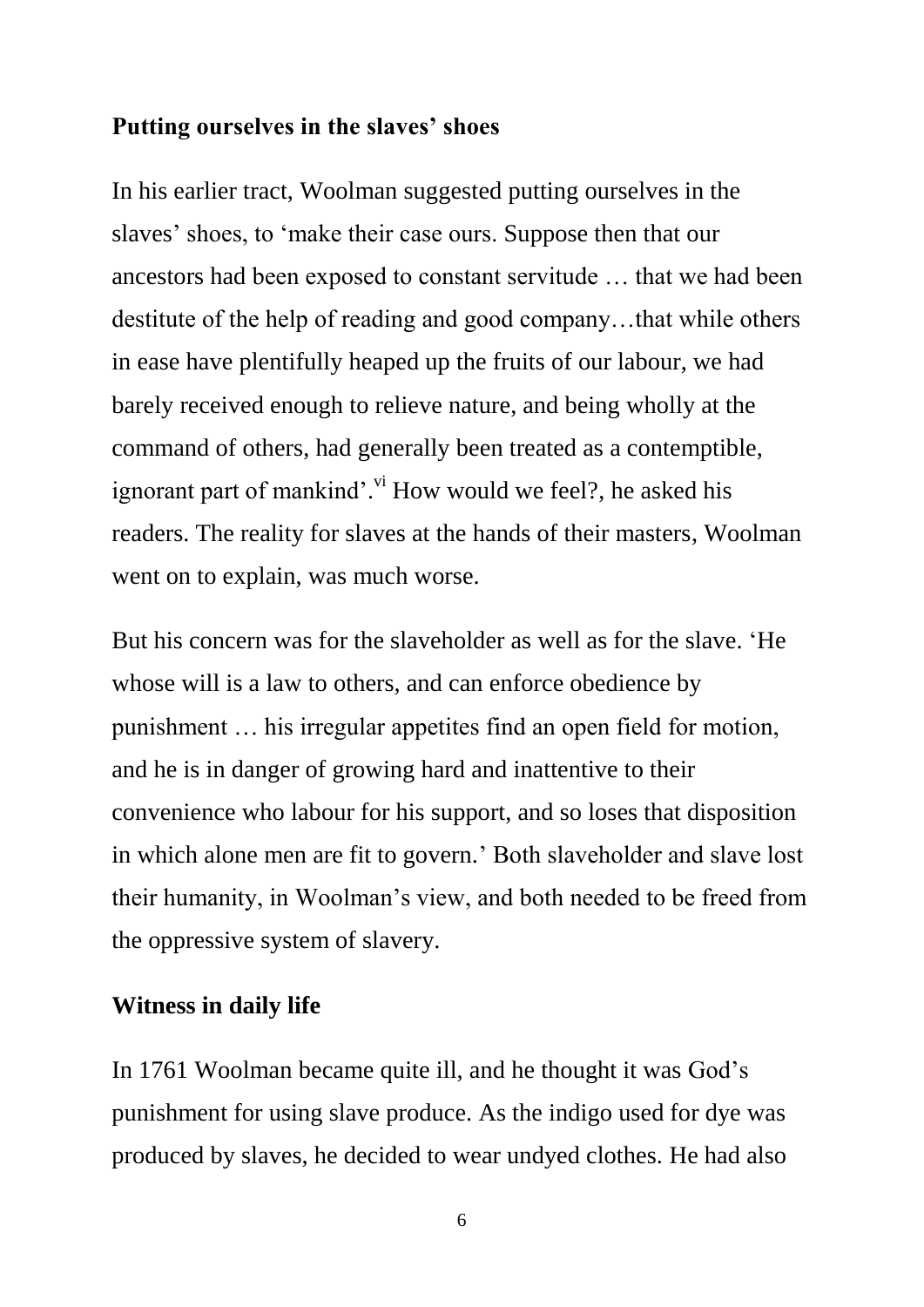stopped using sugar and other slave-produced goods for the same reason. This did make him seem peculiar at the time, but it was important to him not to be implicated with slavery in any way, nor to economically support unethical slave produce.

Woolman made several journeys over a thirty-year period, usually on foot, and usually to talk to slaveholders and slave-traders. His final journey was to England in 1772. He travelled by steerage, to better understand the sufferings of slaves as they were brought in ships from Africa. When he got to London, he attended Yearly Meeting, and from then on, London Yearly Meeting actively spoke out against slavery and the slave trade in its Epistles. Woolman disapproved of the cruelty to horses, so he walked everywhere. He travelled to the northwest of England, then southeast to York, where he died of smallpox in 1772. His journal was published after his death, and it continues to be a source of inspiration.

# **Questions for small group discussion or worship sharing or journaling:**

Woolman identified some causes of racial prejudice. Are those causes similar today?

Woolman offered Job's solution: put yourself in the situation of the other person. Is this a useful method for dealing with big and small problems?